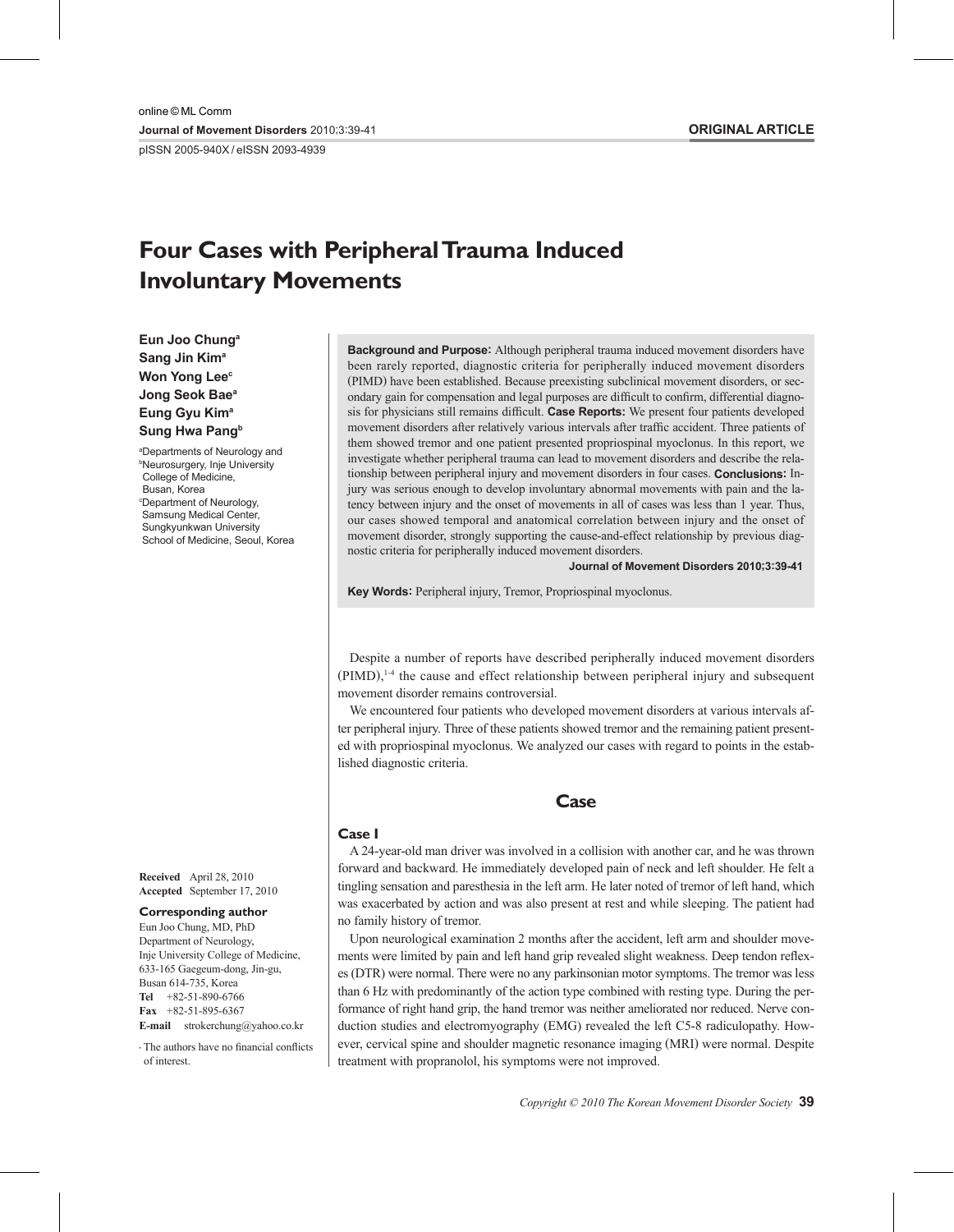## **Case II**

A 15-year-old student presented with a history of right radius fracture due to a fall 3 years earlier. She immediately developed pain and weakness in the right wrist, and then a cast was placed for 1 month. Upon removal of the cast, the patient noticed action tremor in the right hand that resolved at rest. Brain MRI was normal. There was no past medical or family history of tremor.

The patient complained neurological examination showed an action-type tremor of approximately 9 Hz in the right hand. The tremor became slightly worse upon distraction. Except mild weakness of grasp and wrist extension on the right hand, there was no other motor and sensory abnormality on both upper limbs. Both biceps and triceps jerk were normal. Propranolol treatment did not improve the tremor.

#### **Case III**

A 62-year-old woman presented to our hospital after experiencing a traffic accident. She developed severe pain due to right elbow injury and fracture of the right mandibular condylar process. Approximately 6 months after the accident, she noted an insidious mild tremor in the right hand and jaw at both the active and resting states. The right hand tremor persisted during sleep.

Two years later, follow-up neurological examination revealed a predominantly action-type tremor of 6-7 Hz in the right hand, which was modulated by limb position, and a 4-5-Hz tremor in the jaw. Distractive maneuvers produced no change. Slightly parkinsonian motor symptoms including bradykinesia and rigidity on right hand were observed without rest tremor. Her past medical and family history did not include tremor. The cervical and brain computed tomography (CT) were normal except screws placed surgically in the right mandible after the accident. The jaw tremor was still presented and right hand tremor became less pronounced at the fourth year after the accident. Propranolol and clonazepam showed no therapeutic benefit.

## **Case IV**

A 45-year-old office cleaner was involved in a road traffic accident. Although she felt pain in the trunk, she did not show immediate neurological abnormalities. Ten days after the accident, she felt difficulty with gait or work due to jerking movements of the trunk. She had no family history of movement disorders.

Neurological examination showed jerking movements with flexion of the trunk, legs, and arms. Sensorimotor examination, and cervical and thoracic spine MRI showed no visible abnormalities. In the surface multi-channel EMG, the activity was firstly recorded in the rectus abdominis muscle driven by T10 and followed by a slow spread upward and downward. Despite treatment with valproate and clonazepam, her symptoms continued for over 6 months.

## **Discussion**

The proposed diagnostic criteria of PIMD was as follow : 1) the trauma is severe enough to cause local symptoms for at least 2 weeks or requires medical evaluation within 2 weeks after trauma ; 2) the initial manifestation of the movement disorder is anatomically related to the site of injury ; and 3) the onset of the movement disorder is within days or months (up to 1 year) after the injury.3-5 Peripheral injury in our patients was sufficiently serious to result in the development of involuntary abnormal movements with pain within 2 weeks after trauma. The latency between injury and abnormal movements was less than 1 year, and the symptoms had an anatomical association with the site of the injury (Table 1).

Despite the pathogenesis of movement disorders by central mechanism, the concept of PIMD is also becoming widely accepted.4 However, the mechanism by which PIMD remains obscure and controversial because of the artificial and simplistic composition of the published diagnostic criteria.<sup>6</sup> The concept that peripheral trauma can induce abnormal movements is based on clinical reports that peripheral trauma of varying intensity and type can induce a chronic movement disorder. However, this concept did not address the issue whether "unrelated" areas of the central nervous system (CNS) after previous severe closed head trauma can effect on the development of abnormal movements.<sup>6</sup> In principle, demonstrable lesions on brain imaging should not be present, or lesions on imaging should be in "unrelated" areas of the CNS.<sup>6</sup> However, in these instances, it difficult to see whether its lesions may be pre-disposing factors of abnormal movements. Another problem was that PIMD diagnosis was required to determine wheth-

**Table 1.** Summary of clinical features of patients with peripherally induced movement disorders

| Patient | Onset age/Sex | Type of injury            | Latency between injury | Type of movement         |
|---------|---------------|---------------------------|------------------------|--------------------------|
|         |               |                           | and movement disorder  | disorder                 |
|         | 24/M          | Whiplash injury of neck   | Immediate              | Tremor of left hand,     |
|         |               |                           |                        | movement and rest        |
| Ш       | 12/F          | Right radius fracture     | month                  | Tremor of right hand     |
| Ш       | 62/F          | Right elbow injury,       | 6 months               | Tremor of right hand,    |
|         |               | right mandibular fracture |                        | jaw tremor               |
| IV      | 45/F          | Truncal injury            | 10 days                | Prpopriospinal myoclonus |
|         |               |                           |                        |                          |